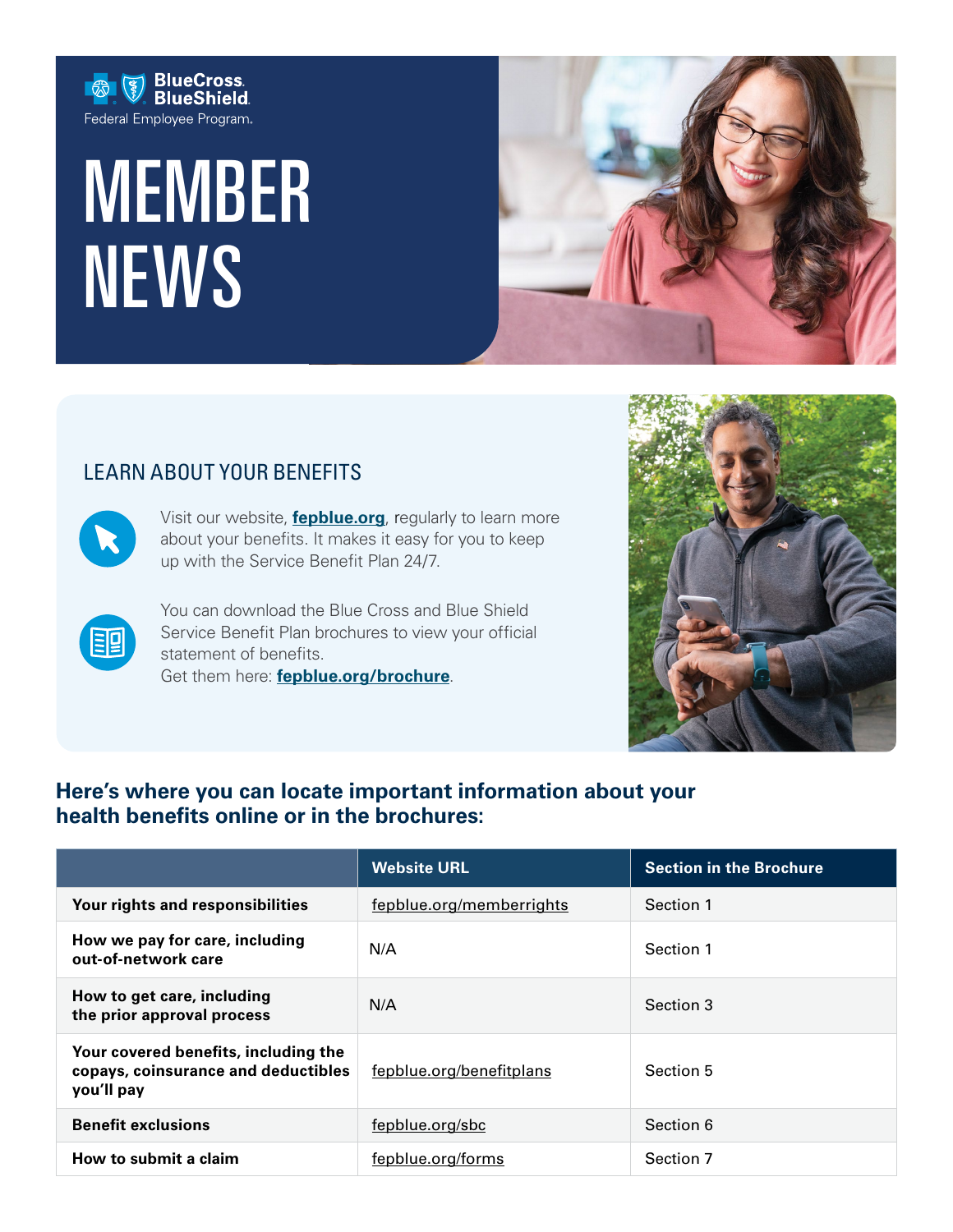# **Locate your providers**

Make sure to use your benefts. If you need to locate a Preferred (in-network) provider, you have three options:



# OUR PROVIDER DIRECTORY ALLOWS YOU TO SEE INFORMATION ON ALL THE PROVIDERS IN OUR NETWORK, SUCH AS:











**Primary Care Doctors Specialists Hospitals and Other Pharmacies Overseas Providers Medical Facilities** 



The directory lists the name, contact information, locations, qualifcations, specialty, medical school the provider attended, residency information and board certification of providers when applicable and/or available.



Once you find a provider you like, simply call them to set up an appointment. The provider directory will show if a doctor is accepting new patients.



We recommend making sure everyone in your family has a primary care doctor. Search "primary care" in the directory to access a list of primary care providers in your area.



Do you have kids at home? Make sure your child has a pediatrician. Once he or she turns 18, they should switch to an "adult care" doctor. Your child's pediatrician will transfer all information to his or her new doctor. Call customer service if you need assistance.



# **Don't feel like leaving home to visit a doctor?**

Teladoc**®** allows you to speak to a doctor through video or on the phone. These doctors are available to treat minor injuries and illnesses 24/7. They are also available to treat dermatology and mental health issues as well as provide nutritional support.

 **855-636-1579** (TTY: **855-636-1578**) Visit **[fepblue.org/telehealth](https://www.fepblue.org/find-doctor/telehealth-services)** or call to get started.

*In an emergency, call 911 or go to your local emergency services.* 

*Note: If your benefts end, you can call customer service to help you transition your care.*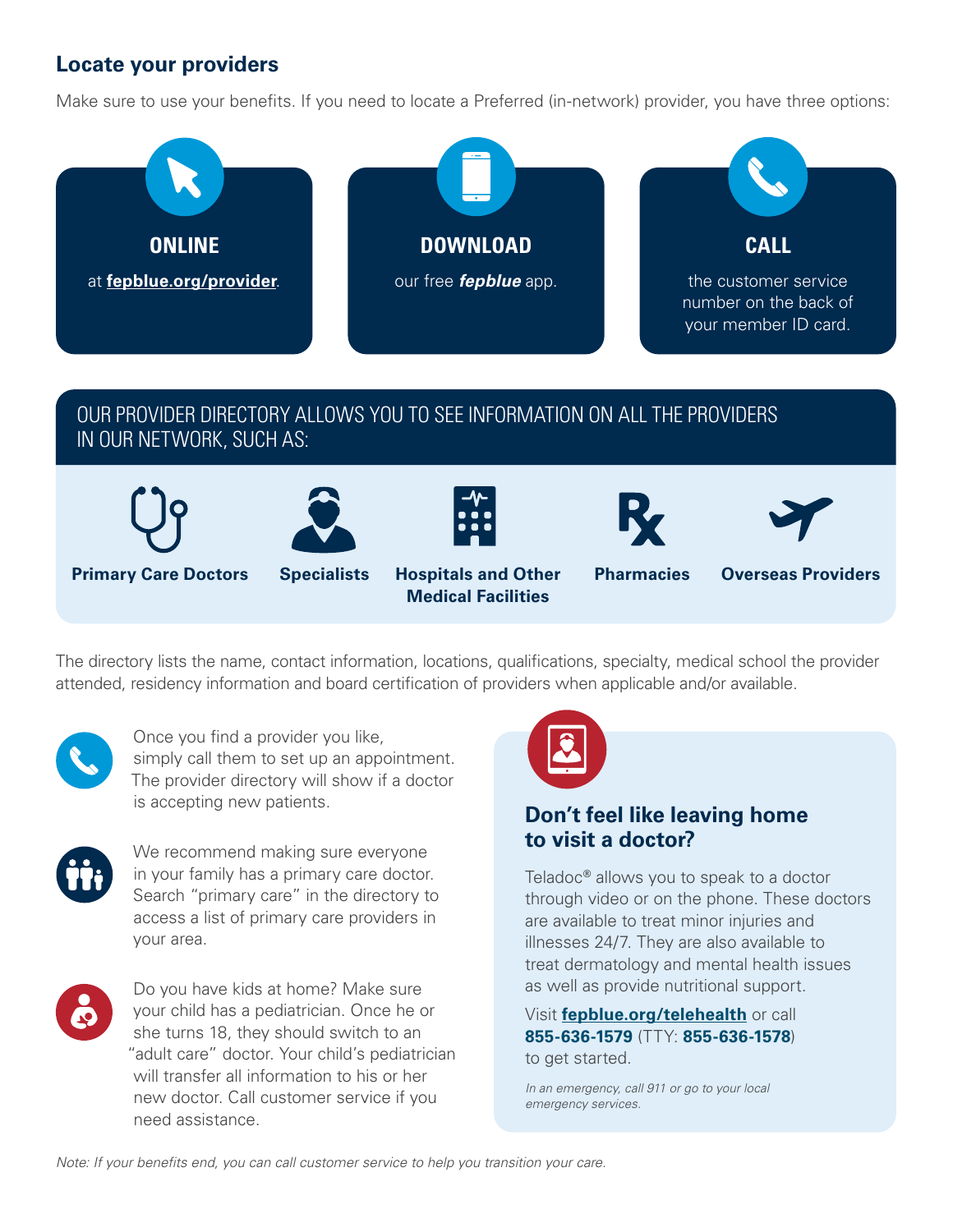# **Get the right care**



# **Hospital Care**

If you have an upcoming planned procedure or visit to a hospital (or residential treatment center), make sure to get your care approved before you go to your appointment. This approval process is called **precertifcation** or **prior approval**. We use this process to ensure your care is medically necessary. Your doctors will usually submit your approval requests on your behalf. If you have any questions, call the precertifcation number on the back of your member ID card.

#### **How we make our approval decisions**

We don't reward or pay individuals to deny coverage or encourage underutilization of your benefits. All denial decisions are based only on the appropriateness of care and the benefts outlined in the Blue Cross and Blue Shield Service Benefit Plan brochures.

## **What to do if you disagree with a coverage or benefts decision**

You have the right to submit a reconsideration request in writing if we deny coverage for a service, or if your relationship with us changes. This process is outlined in section 8 of the Service Beneft Plan brochures. You can also download a copy of the process at **[fepblue.org/brochure](https://www.fepblue.org/benefit-plans/benefit-plans-brochures-and-forms?utm_campaign=Brochure&utm_source=(redirect)&utm_medium=vanity)**.

#### **What to do if you want to discuss an approval request**

If you would like to discuss approval requests, you can call the toll-free precertifcation number on the back of your member ID card (dial 711 for TTY; see the back page to see how to request information in a different format if you need language assistance). Our staff is available at least 8 hours a day during normal business hours. If you call after business hours, you can leave a voice message or send a secure message through your MyBlue account. A staff member will call you back (anyone who calls you back will identify themselves by name, title and organization).



# **Emergency Care**

You don't need approval to receive emergency care. In an emergency, call 911 or go to your local emergency services immediately.



# **Specialist Care**

You don't need a referral to see a specialist. You can choose a Preferred specialist by selecting a provider from the directory.



## **Mental Health Support**

If you need help, get it. You have benefts for mental (behavioral) health. You can see a licensed professional in a traditional office setting or speak to a licensed therapist\* using your telehealth beneft. See section 5(e) of the Blue Cross and Blue Shield Service Beneft Plan brochure for more information.



## **Out-of-Network Care**

Standard Option members can receive benefits for out-of-network care. If you receive care out-of-network, you'll need to submit a paper claim for reimbursement. You can download the claim form at **[fepblue.org/forms](https://www.fepblue.org/benefit-plans/benefit-plans-brochures-and-forms#forms)**.

Basic Option and FEP Blue Focus members will not receive benefts for out-of-network care, except in limited situations such as an emergency. See section 3 of the brochures for a full list of exclusions.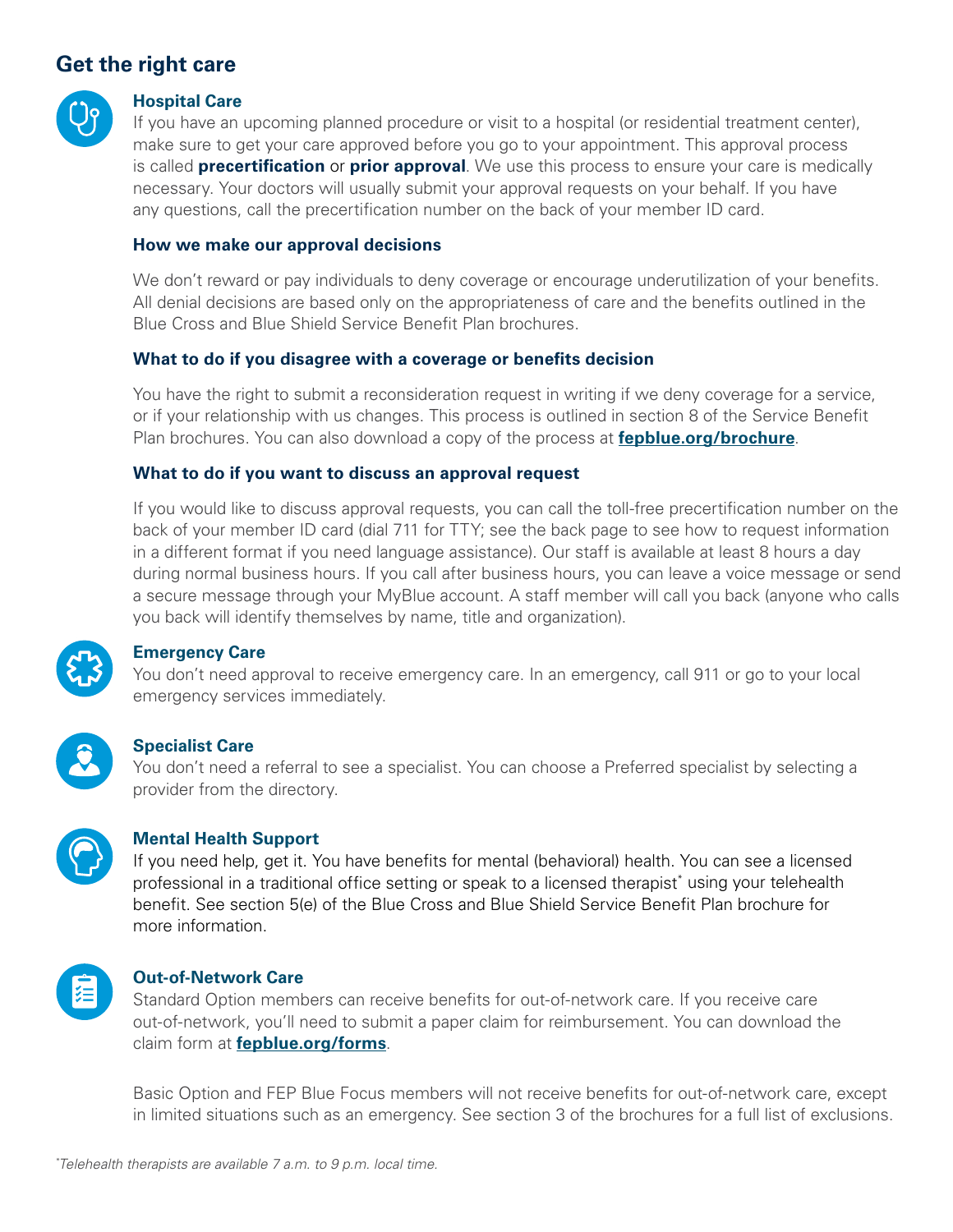

#### **Care outside your service area**

Your benefits work the same way no matter which state you're in. All you need to do is show your member ID card if you need to receive care. If you're overseas, you'll also receive care by showing providers your ID card. Learn more about the Overseas Beneft Program at **[fepblue.org/overseas](https://www.fepblue.org/overseas-coverage)**.



#### **Prescription Drug Benefts**

To see your list of covered drugs (formulary), visit **[fepblue.org/pharmacy](https://www.fepblue.org/pharmacy)**. We encourage you to check this page regularly to see any pharmacy updates. You can also learn more information about:

- The pharmacy prior approval process
- Drug quantity limits
- Drugs not covered under each of our plans
- Ways to help you save on your prescriptions (switching to generics, drug therapy substitution/interchange and step therapy)
- How to use drug management procedures
- What your prescriber needs to do if you need drug exception



# WHERE TO GET AFTER-HOURS CARE

| 24/7 Nurse Line                 | Available anytime for free when you<br>need health advice                               | Call 1-888-258-3432                                                                        |
|---------------------------------|-----------------------------------------------------------------------------------------|--------------------------------------------------------------------------------------------|
| <b>Telehealth</b>               | Available to treat minor injuries and<br>illnesses 24 hours a day, seven days<br>a week | Visit fepblue.org/telehealth<br>or call 855-636-1579                                       |
| <b>Your Primary Care Doctor</b> | Available to answer your health<br>questions                                            | Most doctors have a 24-hour<br>number where you can speak<br>to someone or leave a message |
| ER                              | Open 24 hours                                                                           | In an emergency, always call 911 or<br>go to your local emergency services                 |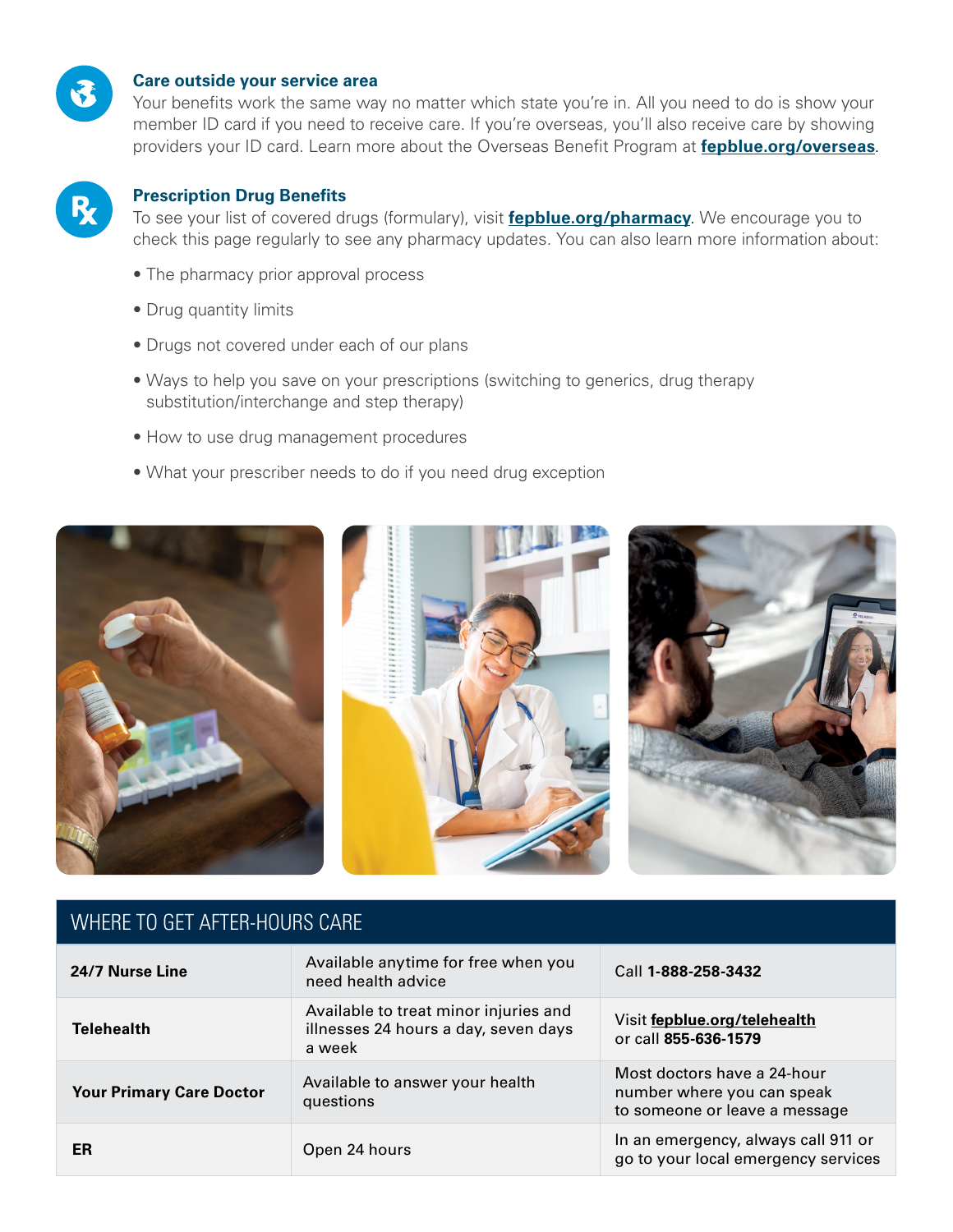# **Earn your rewards\***

Standard and Basic Option members can take the Blue Health Assessment (BHA) to earn **\$50** in rewards. The BHA will provide a snapshot of your overall health. Standard and Basic Option members can also earn up to an additional **\$120** by completing three eligible Online Health Coach goals.

Get started now at **[fepblue.org/bha](https://www.fepblue.org/health-management-tools/blue-health-assessment?utm_campaign=BHA&utm_source=(redirect)&utm_medium=vanity)**.

FEP Blue Focus members can earn a reward for getting an annual physical. You'll be able to select your reward through your MyBlue® account once we process the claim from your physical.

Learn more at **[fepblue.org/focus](https://www.fepblue.org/blue-focus-health-plan)**.



Once you complete the BHA, you may be eligible for even more programs, including:



Learn more about these programs at **[fepblue.org/healthwellness](https://www.fepblue.org/manage-your-health/incentives-discounts/incentives-discounts)**. You can also call customer service to learn more about any additional programs available to you that can help you at every stage of life (these are also known as population health management programs).

*\* You must be the contract holder or spouse, 18 or older, to earn the BHA, Online Health Coach, Hypertension Management Program or FEP Blue Focus reward.* 

*† Open to Standard and Basic Option members only.* 

# **Care Management**



We offer additional support to members with long-term, complex or life-threatening illnesses through our Care Management Program. This program is free and voluntary for eligible members. We determine if you are eligible by reviewing your claims history. We'll contact you if you're someone who could benefit from this program. If you decide to join, you can leave at any time. You can also be nominated for the program by a caregiver.

Learn more at **[fepblue.org/caremanagement](https://www.fepblue.org/manage-your-health/managing-specific-conditions/care-management?utm_campaign=caremanagement&utm_source=(redirect)&utm_medium=vanity&utm_content=online)**.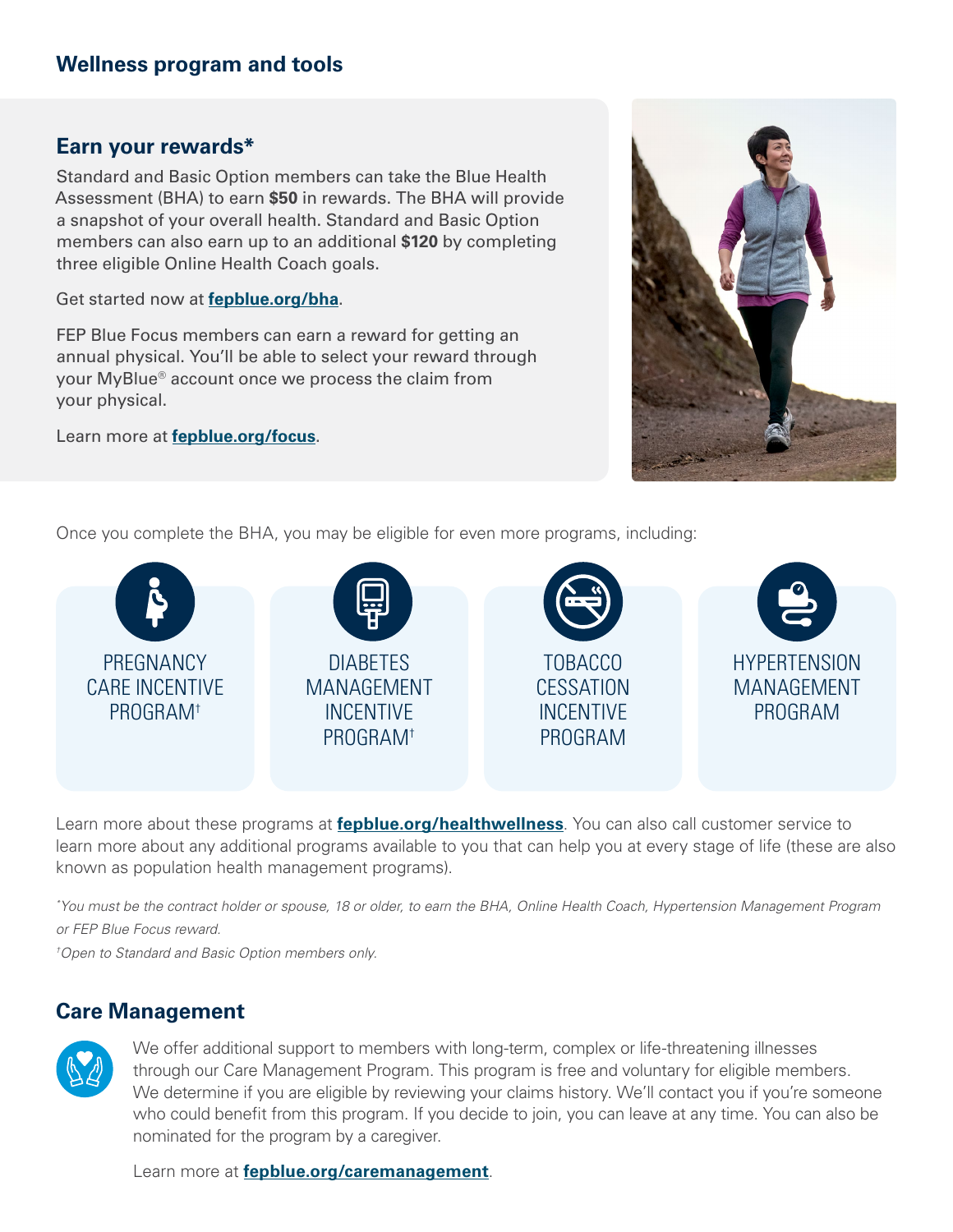# **Seasonal wellness tips**

# **THE TRUTH ABOUT LOWER BACK PAIN BUSTING ACUTE BRONCHITIS**

Did you know most back pain can be treated at home? About 90% of back pain episodes resolve themselves within 6 weeks. Imaging tests like X-rays, CT scans and MRIs don't actually help you get better faster. They can also lead to unnecessary treatments, surgery and out-of-pocket costs. So, before heading off to the doctor or urgent care center, consider other treatments, such as using ice and heat, over-the-counter anti-infammatory medicines or stretching.

Acute bronchitis, often called a "chest cold," is the most common type of bronchitis. Symptoms usually last less than 3 weeks and include coughing, soreness in the chest, feeling tired (fatigue) and mild headaches and body aches. The good thing is that it usually gets better on its own, without antibiotics. Using antibiotics when they aren't needed can actually do more harm than good. The best way to feel better is to get lots of rest, drink plenty of fuids, use a clean humidifer or cool mist vaporizer and take over-the-counter medicines.

*Contact your doctor with any health concerns you may have.* 

#### **Commitment to quality**

Each of our local BCBS companies has quality programs in place to help them evaluate how we're doing as a health plan. To learn more about these quality initiatives, you can contact the customer service number on the back of your member ID card.

#### **How we evaluate technology to determine potential new benefts**

When a new technology is introduced, first we research it to evaluate whether it is safe and effective. We also ask doctors and experts to provide their opinions about how it will benefit the patients it's intended for. This approach informs decisions on new benefits.

If you have a question, comment or complaint about our Plan, please call the number on the back of your member ID card. You can also locate mailing addresses for each of our local BCBS companies on our website at **[fepblue.org/contact](https://www.fepblue.org/contact-us?utm_campaign=Contact&utm_source=(redirect)&utm_medium=vanity)**.

# SUBSCRIBE TO BLUENEWS

Get health tips and information about Blue Cross and Blue Shield Service Benefit Plan benefits in our monthly email newsletter.

Sign up at **[fepblue.org/emailsignup](https://www.fepblue.org/email-sign-up)**.









Apple, the Apple logo, iPad and iPhone are trademarks of Apple Inc., registered in the U.S. and other countries. App Store is a service mark of Apple Inc., registered in the U.S. and other countries. *Google Play and the Google Play logo are trademarks of Google LLC.* 

*This information is not meant to substitute the advice of your doctor or any other healthcare professional. You should speak to your doctor before starting a new diet or exercise routine.* 

*This is a summary of the features of the Blue Cross and Blue Shield Service Beneft Plan. Before making a fnal decision, please read the Plan's Federal brochures (Standard Option and Basic Option: RI 71-005; FEP Blue Focus: RI 71-017). All benefts are subject to the defnitions, limitations and exclusions set forth in the Federal brochures.* 

*You can see a copy of our current privacy notice at [fepblue.org/privacy.](https://www.fepblue.org/legal/privacy-policy)* 

*To request a printed copy of this newsletter or any of the documents mentioned in the newsletter, please call the customer service number on the back of your member ID card.*